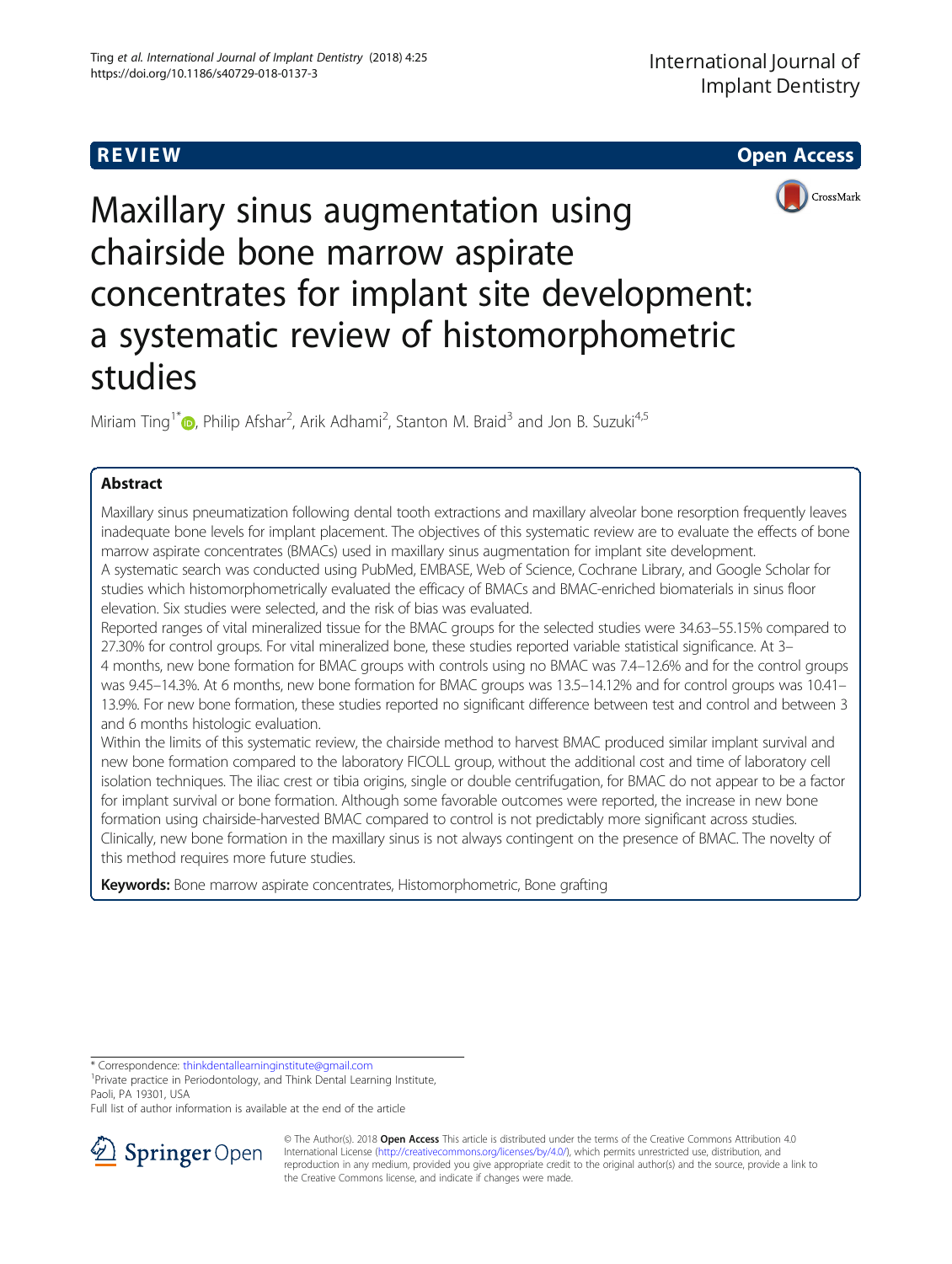## <span id="page-1-0"></span>Review

Maxillary sinus augmentation is indicated when there is an inadequate vertical alveolar bone height to effectively support surgically placed dental implants. The sinus elevation procedure requires grafting bone material onto the sinus floor to regenerate sufficient vertical alveolar bone height [[1](#page-7-0), [2](#page-7-0)]. The ideal bone grafting material should be biocompatible, possess no risk of disease transmission, promote bone regeneration, and have mechanical stability throughout the healing period [\[3\]](#page-7-0). Autologous bone is the "gold standard" of bone grafting materials in maxillary sinus lifts due to its osteoconductive, osteoinductive, and osteogenic potential [\[4,](#page-7-0) [5\]](#page-7-0). The harvesting of autologous bone is highly invasive and time-consuming and has variable outcomes for donor and recipient sites [\[5](#page-7-0), [6\]](#page-7-0). Current biomaterials like xenografts, homologous grafts, and synthetic grafts circumvent the risks of autologous grafts but lack cellularity [\[7](#page-7-0)]. Bone marrow aspirate concentrates (BMACs) alone and biomaterials enriched with BMACs were proposed to have the potential to increase the success of sinus floor elevation surgeries, rather than biomaterials alone [\[8](#page-7-0)]. Autologous bone marrow is a known source of undifferentiated mesenchymal cells that can differentiate into osteoblasts [\[9](#page-7-0)] and produce vascular endothelial growth factors [\[10\]](#page-7-0).

The technique involving bone marrow-derived mononuclear cell (MNC) isolation by synthetic polysaccharide (FICOLL) is considered an optimum approach for harvesting of MNCs [\[11](#page-7-0)]. It is primarily used in orthopedics and requires good manufacturing practice laboratory techniques. Thus, the closed bone marrow aspirate concentrate (BMAC) system which can be done chairside has become an accepted means to harvest MNCs [[12\]](#page-7-0).

The objective of this systematic review is to evaluate the histomorphometric outcomes of BMAC harvested chairside on regeneration of bone in maxillary sinuses grafted for implant site development.

# Materials and methods

# Focus question

What are the histomorphometric outcomes of sinus augmentation with bone marrow aspirate concentrates obtained chairside?

# Literature search

PubMed, Web of Science, Cochrane Library, and Google Scholar were searched up to January 2017. Google scholar was searched for gray literature. The following keywords were used: "bone marrow aspirate concentrates," "stem cells," "histomorphometric," and "bone grafting." The reference list of the selected articles was further hand searched for any articles not included in the initial search.

# Inclusion and exclusion criteria

- Clinical studies involving only intraoral bone grafting applications of BMAC in the maxillary sinus of humans were included
- Clinical studies including histomorphometric evaluation were included
- Only chairside BMAC methods of harvesting BMAC are included
- Animal studies, in vitro studies, and case reports are excluded

# Screening and data extraction

The "title and abstract" were independently screened by two reviewers (AA, PA); articles were excluded if they obviously did not meet the inclusion criteria. The full text was independently analyzed by three reviewers (AA, PA, MT). A previously pilot-tested data extraction sheet was used by two reviewers (PA, MT) to independently extract data. Any disagreements were resolved through discussion with a fourth reviewer (SMB).

# Assessment of risk of bias

The risk of bias tool [\[13](#page-7-0)] by the Office of Health Assessment and Translation (OHAT) was used to assess the risk of bias (Table [1](#page-2-0)). Two reviewers (MT and PA) independently scored the risk of bias for the selected studies, and disagreements were resolved through discussion with another reviewer (SMB).

#### Results

The search generated 797 reviews in PubMed, 114 in Web of Science, 97 in Cochrane Library, and 319 in Google Scholar (Fig. [1](#page-2-0)). The following were selected after the title and abstract screening: 18 were selected from PubMed, 23 from Web of Science, 6 from Cochrane Library, 2 from Google Scholar, and 2 from hand searching the reference list of the selected article. After the duplicates were removed, 30 articles remained for full-text analysis. Twenty-four were eliminated after full-text analysis, and six articles remained for data extraction (Table [2\)](#page-3-0). The risk of bias of the selected studies scored mostly "definitely low risk of bias" or "probably high risk of bias" (Table [1](#page-2-0)).

Most of the selected six studies reported that new bone formation and other histomorphometric outcomes were not statistically different between control and test sites. Only one study reported a significant increase in new bone formation between BMAC + bovine bone graft test sites compared to bovine bone graft controls. Another study reported histologic outcomes of BMAC-grafted sites to produce as much new bone as the traditional laboratory-based method. Most studies also reported that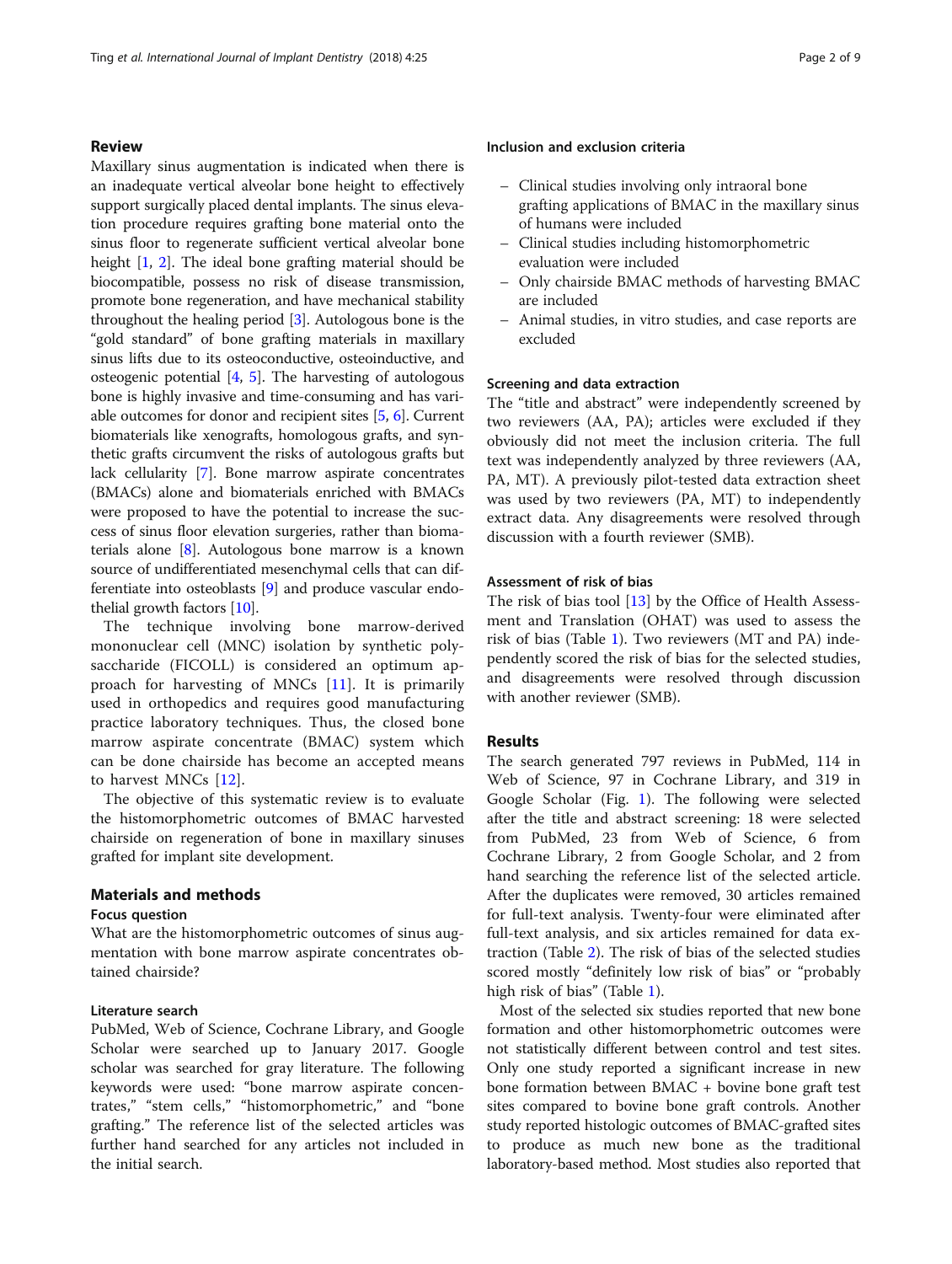# <span id="page-2-0"></span>Table 1 OHAT risk of bias assessment

|                                                                                                | Study                      |                        |                     |                          |                          |                           |
|------------------------------------------------------------------------------------------------|----------------------------|------------------------|---------------------|--------------------------|--------------------------|---------------------------|
|                                                                                                | de Oliveira<br>et al. [12] | Pasquali<br>et al. [7] | Payer<br>et al. [2] | Sauerbier<br>et al. [11] | Sauerbier<br>et al. [14] | Wildburger<br>et al. [15] |
| Selection bias                                                                                 |                            |                        |                     |                          |                          |                           |
| Was administered dose or exposure level adequately<br>randomized?                              | $++$                       | $++$                   | $++$                |                          | $++$                     | $++$                      |
| Was allocation to study groups adequately concealed?                                           | <b>NR</b>                  | <b>NR</b>              | <b>NR</b>           |                          | $+$                      | <b>NR</b>                 |
| Performance bias                                                                               |                            |                        |                     |                          |                          |                           |
| Were the research personnel and human subjects blinded to<br>the study group during the study? |                            |                        |                     |                          | $+$                      |                           |
| Detection bias                                                                                 |                            |                        |                     |                          |                          |                           |
| Can we be confident in the exposure characterization?                                          |                            |                        |                     |                          |                          |                           |
| Can we be confident in the outcome assessment?                                                 | $++$                       | $++$                   | $++$                | $++$                     | $++$                     | $++$                      |
| Attrition bias                                                                                 |                            |                        |                     |                          |                          |                           |
| Were outcome data complete without attrition or exclusion<br>from analysis?                    | $++$                       | $++$                   | $+$                 | $++$                     |                          |                           |
| Reporting bias                                                                                 |                            |                        |                     |                          |                          |                           |
| Were all measured outcomes reported?                                                           | $^{++}$                    | $++$                   | $++$                | $++$                     |                          |                           |

++ definitely low risk of bias, + probably low risk of bias, −/NR probably high risk of bias, −− definitely high risk of bias, NR not reported

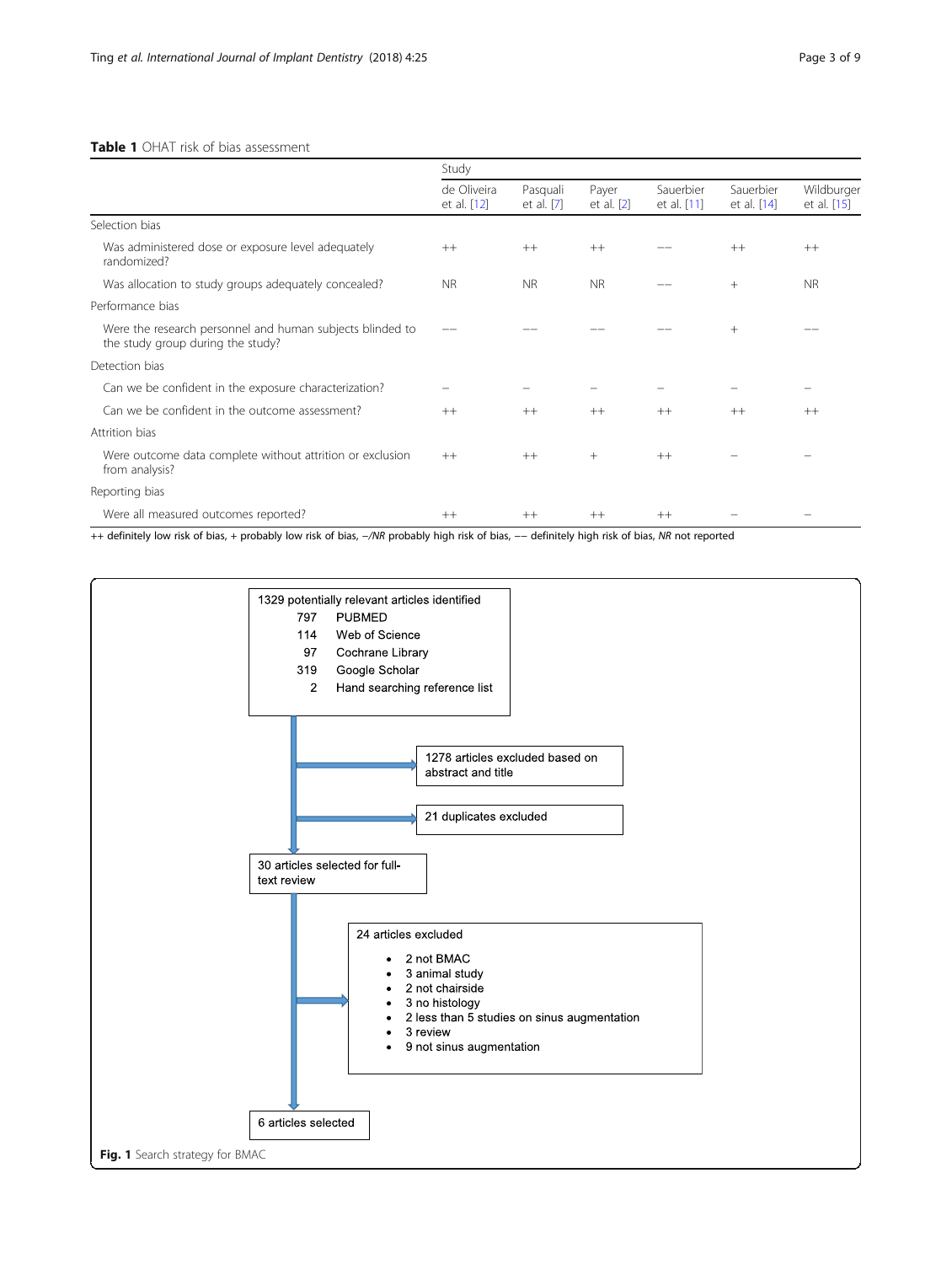<span id="page-3-0"></span>

| Study                                                      | Treatment<br>groups                                                                                                                                                                | No. of patients<br>(age range)                                                                  | sinuses evaluated<br>No. of maxillary | Donor site<br>for BMAC            | Clinical findings/<br>implant survival                                                                                                                                           | Timing of<br>biopsy  | Histologic<br>outcomes                                                                                                                                                                                                                                           |                                                                                                                                                                                                                                                                                     |
|------------------------------------------------------------|------------------------------------------------------------------------------------------------------------------------------------------------------------------------------------|-------------------------------------------------------------------------------------------------|---------------------------------------|-----------------------------------|----------------------------------------------------------------------------------------------------------------------------------------------------------------------------------|----------------------|------------------------------------------------------------------------------------------------------------------------------------------------------------------------------------------------------------------------------------------------------------------|-------------------------------------------------------------------------------------------------------------------------------------------------------------------------------------------------------------------------------------------------------------------------------------|
| $\overline{\sigma}$<br>de Oliveira et<br>[12]              | by double centrifugation<br>by single centrifugation<br>DCG (BMAC obtained<br>Control (xenogenous<br>SCG (BMAC obtained<br>bone graft alone)<br>and bone graft)<br>and bone graft) | 15 (mean age<br>55.4 years)                                                                     | $\overline{21}$                       | Posterior iliac<br>crest          | - Loading was applied<br>previously grafted<br>68 implants were<br>osseointegrated<br>sites, and 100%<br>after 6 months<br>placed in the                                         | 6 months             | Vital mineralized tissue:<br>Non-vital mineralized<br>$-$ Control 27.30%<br>$-$ Control 22.79%<br>- Not statistically<br>- Not statistically<br>$-DCG$ 34.63%<br>$-DCG19.63%$<br>$-5CCG$ 38.44%<br>SCG 13.70%<br>different<br>different<br>tissue:               | $-$ Control 49.90%<br>Non-mineralized<br>Not statistically<br>$-DCG45.73%$<br>- SCG 47.87%<br>different<br>tissue:                                                                                                                                                                  |
| Pasquali et al. [7]                                        | xenogenous bone graft)<br>Control (xenogenous<br>bone graft alone)<br>Test (BMAC and                                                                                               | 8 (mean age<br>55.4 years)                                                                      | $\frac{6}{1}$                         | Superior posterior<br>iliac crest | - At least two implants<br>sites, and all implants<br>- Loading was applied<br>were placed in each<br>previously grafted<br>osseointegrated<br>after a 6-month<br>healing period | 6 months             | Vital mineralized tissue:<br>- Statistically significant<br>Statistically significant<br>Non-vital mineralized<br>$-$ Control 27.30%<br>$-$ Control 22.79%<br>$-$ Test 55.15%<br>$-$ Test 6.32%<br>tissue:                                                       | $-$ Control 49.90%<br>Non-mineralized<br>- Not statistically<br>$-$ Test 38.53%<br>significant<br>tissue:                                                                                                                                                                           |
| Payer et al. [2]                                           | with tibial bone marrow<br>bone mineral together<br>Control (bovine bone<br>Test (porous bovine<br>graft without any<br>additive)<br>aspirate)                                     | 6 (mean age<br>58.2 years)                                                                      | $\approx$                             | Tibia                             | Periotest evaluation<br>osseointegrated at<br>44 implants were<br>radiographic and<br>stable and                                                                                 | 3 months<br>6 months | Newly formed bone:<br>3 and 6 months:<br>$-$ Control $10.41%$<br>- Not statistically<br>- Not statistically<br>- Not statistically<br>$-Control$ 9.45%<br>$-$ Test 14.12%<br>$-Test 10.36%$<br>significant<br>significant<br>significant<br>6 months<br>3 months | substitute contact:<br>3 and 6 months:<br>$-$ Control $15.06%$<br>$-$ Control $17.89%$<br>Not statistically<br>- Not statistically<br>- Not statistically<br>3one-to-bone<br>$-$ Test 20.26%<br>$-Test$ 16.40%<br>significant<br>significant<br>significant<br>6 months<br>3 months |
| Sauerbier et al.<br>$\begin{bmatrix} 1 \\ 1 \end{bmatrix}$ | cell isolation by synthetic<br>poylsaccharide (FICOLL)<br>derived mononuclear<br>method with bovine<br>Open bone marrow-<br>bone mineral (BBM)                                     | $4\tilde{N}$<br>FICOLL group<br>(mean age 59.<br>(mean age 55<br>BMAC group<br>years)<br>years) | BMAC group 12<br>FICOLL group 6       | Superior posterior<br>iliac spine | evaluated after 1 year<br>- Implant survival was<br>group and 33 BMAC<br>placed (17 FICOLL<br>50 implants were<br>group)                                                         | 3 months             | - FICOLL group 15.5%,<br>New bone formation:<br>- BMAC group 19.9%,<br>- Not statistically<br>significant                                                                                                                                                        |                                                                                                                                                                                                                                                                                     |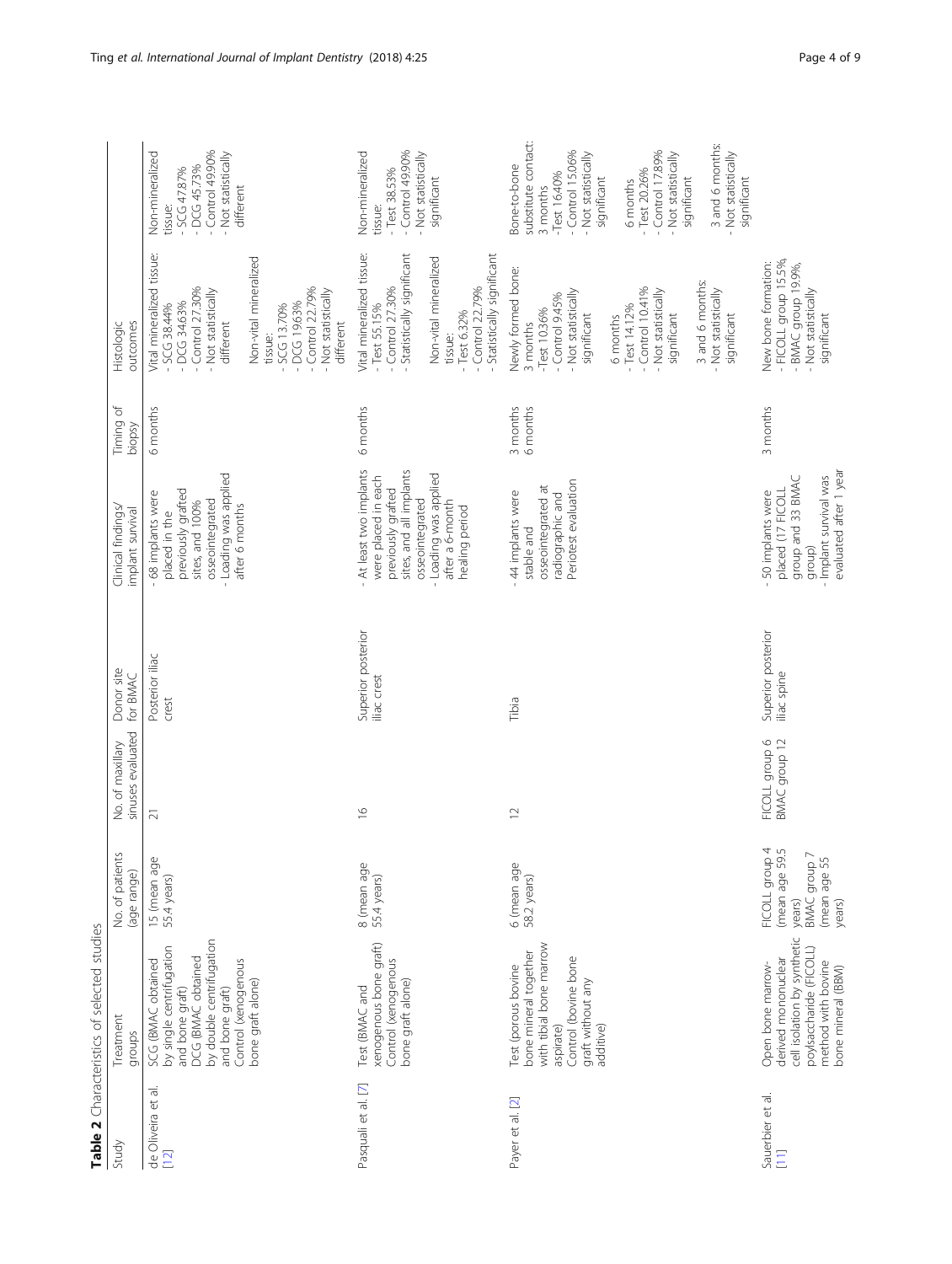|                             | Table 2 Characteristics of selected studies (Continued)                                                                              |                                                |                                       |                                   |                                                                                                                                                                                                                                                                                          |                      |                                                                                                                                                                                                   |                                                                                                                                |
|-----------------------------|--------------------------------------------------------------------------------------------------------------------------------------|------------------------------------------------|---------------------------------------|-----------------------------------|------------------------------------------------------------------------------------------------------------------------------------------------------------------------------------------------------------------------------------------------------------------------------------------|----------------------|---------------------------------------------------------------------------------------------------------------------------------------------------------------------------------------------------|--------------------------------------------------------------------------------------------------------------------------------|
| Study                       | <b>Treatment</b><br>groups                                                                                                           | Š.<br>No. of patien<br>(age range)             | sinuses evaluated<br>No. of maxillary | Donor site<br>for BMAC            | Clinical findings<br>implant survival                                                                                                                                                                                                                                                    | Timing of<br>biopsy  | outcomes<br>Histologic                                                                                                                                                                            |                                                                                                                                |
|                             | Closed bone marrow<br>aspirate concentrate<br>(BMAC) system with<br><b>BBM</b>                                                       |                                                |                                       |                                   | All 49 osseointegrated<br>was lost in the FICOLL<br>implants were loaded<br>No implant out of 17<br>- No implant was lost<br>1 implant out of 33<br>failed in the BMAC<br>prosthetic loading<br>prosthetic loading<br>and in function<br>group, before<br>group, before<br>after loading |                      | Value of marrow space:<br>Value of biomaterial:<br>FICOLL group 19.7%<br>FICOLL group 64.8%<br>BMAC group 31.9%<br>BMAC group 47.4%<br>significantly less for<br>Marrow space is<br><b>BMAC</b>   |                                                                                                                                |
| Sauerbier et al.<br>$[14]$  | autogenous bone 30%<br>Control 70% BBM and<br>mineral (BMM) and<br>harvested from the<br>Test: bovine bone<br>etromolar area<br>BMAC | 11 control (mean<br>age 56.6 years)<br>25 test | 11 control<br>34 test                 | Superior posterior iliac<br>spine | Statistically significant<br>Radiologic gain and<br>augmented bone<br>$-$ Control $1.33%$<br>$-$ Test $1.74%$<br>height:                                                                                                                                                                 | 3-4 months           | New bone formation:<br>- Not statistically<br>$-$ Control $14.3%$<br>Test 12.6%<br>significant                                                                                                    |                                                                                                                                |
| Wildburger et al.<br>$[15]$ | mineral (BBM) mixed<br>with a concentrate<br>harvested from the<br>posterior iliac crest<br>Control: BBM alone<br>Test: bovine bone  | 7 (mean age<br>58 years)                       | $\overline{4}$                        | Superior posterior iliac<br>crest | Prosthetic treatment<br>implant healing time<br>was achieved in all<br>- 52 implants were<br>- Average dental<br>was 4 months<br>patients<br>placed                                                                                                                                      | 3 months<br>6 months | New bone formation:<br>Not statistically<br>Not statistically<br><b>Control 11.8%</b><br>$-$ Control $13.9%$<br>$-$ Test 13.5%<br>significant<br>significant<br>6 months<br>Test 7.4%<br>3 months | Fraction of bovine<br>bone material 3<br>Control 39.5%<br>Control 34.9%<br>Test 42.6%<br>$-$ Test 36.2%,<br>6 months<br>months |

BMAC bone marrow aspirate concentrate BMAC bone marrow aspirate concentrate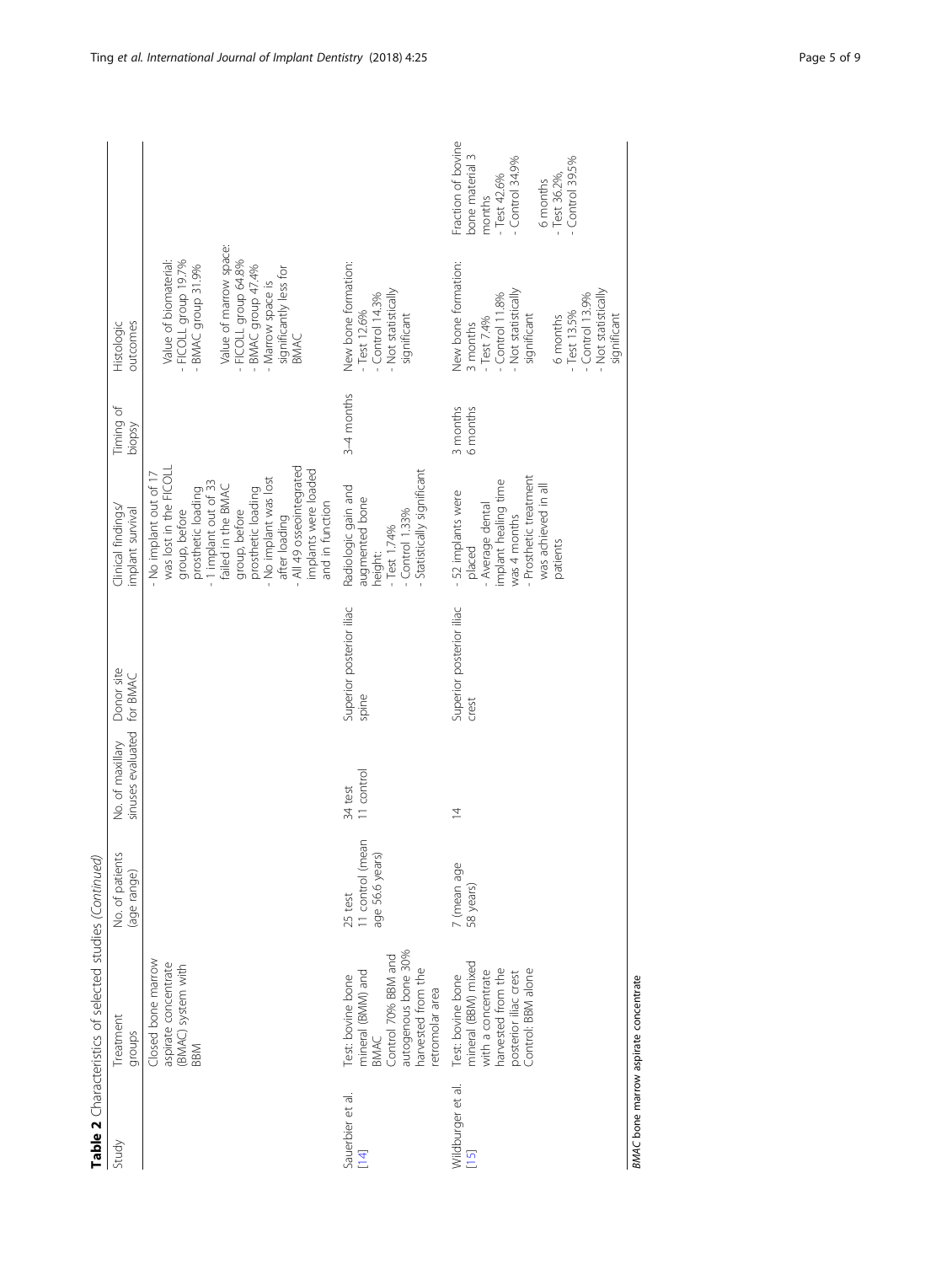all implants placed in both test and control sites were osseointegrated, successfully loaded, and in function.

The reported ranges of vital mineralized tissue for the included studies for the BMAC groups were 34.63– 55.15% compared to 27.30% for control groups [\[7](#page-7-0), [12](#page-7-0)]. For vital mineralized bone, these studies reported variable statistical significance. At 3–4 months, new bone formation for BMAC groups with controls [[2,](#page-7-0) [14,](#page-8-0) [15](#page-8-0)] using no BMAC was 7.4–12.6% and for the control groups was 9.45–14.3%. At 6 months, new bone formation for BMAC groups  $[2, 15]$  $[2, 15]$  $[2, 15]$  $[2, 15]$  $[2, 15]$  was 13.5–14.12% and for control groups was 10.41–13.9%. For new bone formation, most studies reported no significant difference between the test and control and between the 3 and 6 months histologic evaluation.

# **Discussion**

Mesenchymal stem cells (MSCs) in BMAC have the potential to renew, experience clonal expansion, and differentiate into musculoskeletal tissues [[16\]](#page-8-0). MSCs are also known to have an immunoregulatory role and may enhance the normal healing response and angiogenesis  $[10]$  $[10]$ . BMAC has been used in bone, cartilage, and tendon injuries with encouraging results  $[16]$  $[16]$ . BMAC is a minimally invasive procedure, avoiding the risks of an open bone graft procedure, but still requires the same care and consideration for asepsis.

The published clinical and histomorphometric studies [[2,](#page-7-0) [7,](#page-7-0) [11](#page-7-0), [12](#page-7-0), [14,](#page-8-0) [15\]](#page-8-0) were generally seeking the same clinical outcome: implants surgically placed in bone regenerated by selected tissue engineering approaches. Generally, BMAC derived by the iliac crest or tibia is mixed with bovine bone (test group) and compared with bovine bone alone (control group) after placement into the maxillary sinus.

Sauerbier et al. [\[12](#page-7-0)] compared preparation techniques for mesenchymal stem cells. BMAC + bovine bone was compared with FICOLL–Hypaque centrifugation preparation of BMAC after placement into maxillary sinuses. New bone (19.9%) from the test group and new bone from the control group (15.5%) were not statistically significant. FICOLL preparation in this study included centrifugation of BMAC at 2400 rpm for 25 min. Cell preparations were rinsed  $2\times$  in phosphate-buffered saline (PBS). Trypan blue dye exclusion of small aliquots of the final product were evaluated microscopically, but percentage of viable cells was not presented. This study indicated that BMAC + bovine bone grafts were equal to BMAC FICOLL preparation, despite the 50-min laboratory time taken to purify cells. Histologic diagnosis of this paper was highly sophisticated and used bar graphs with standard deviation (SD) to illustrate differences between groups. New bone was stained by Azar II–Pararosanilin and new bone formation assessed in both native bone and bovine bone samples. Confidence limits (Cl) of greater than 90% were reported for the differences in new bone with BMAC vs FICOLL preparations. Since FICOLL cell preparation was the standard method to purify bone regeneration cells before chairside BMAC was developed, it was important to recognize the effectiveness of chairside BMAC compared to the existing standards of FICOLL cell preparation.

Sauerbier et al.  $[14]$  further compared BMAC + bovine bone grafts (test group) with alveolar bone, autologous + bovine bone grafts (control group) for maxillary sinus site preparation. New bone (31.3%) for the test group compared with new bone (19.3%) for the control group statistically indicated equivalence in histomorphometric outcome. Histologic images showing impressive new bone formation were presented. BMAC + bovine bone was equivalent to alveolar bone + bovine bone 3–4 months postsurgically. Histologic diagnosis employed standardized formalin-fixed preparations, serially dehydrated with alcohol in increasing concentrations. In addition, 100-μm sections were analyzed and data reported in bar graphs of BMAC + bovine bone vs alveolar bone alone. Proof of multipotency for three cell types demonstrated that chondrogenic, adipogenic, and osteogenic activities were present.

Payer et al. [\[2](#page-7-0)] compared BMAC derived from tibia + bovine bone (test group) to bovine bone alone (control) for maxillary sinus augmentation. Comparisons at 3 and 6 months were recorded with Periotest and radiographs. And similar results were reported. BMAC derived from the tibia resulted in no benefit for bone regeneration but was suitable as a donor for bone grafts. Due to "high variation of data" and "low number of patients" in this study, these outcomes need further evaluation. Histologic analyses for this study employed 30-μm-thick histologic samples. Images for new bone formation were evaluated for percentage bone contact with software programs. Flow cytometry diagnosed phenotype of bone marrow stromal cells demonstrating the same immunophenotype for cells.

Wildburger et al. [[15](#page-8-0)] compared mesenchymal bone cells + bovine bone (test group) with bovine bone alone (control) in seven patients requiring bilateral maxillary sinus lift site preparation surgeries. Three months postsurgically, bone biopsies were taken with implant drills. New bone (13.5%) for the test group was compared with new bone (13.9%) for the control group. There was no statistical difference in the test vs control bone graft groups in the maxillary sinus. Histologic diagnosis evaluation for this study employed 300–400-μm-thick specimens. Azar II + Pararosanilin stains were used to evaluate new bone formation (red stain) vs bovine bone (green stain). Fluorescence-activated cell sorting (FACS) analyses of cell cultures confirmed cell differentiation.

Pasquali et al. [\[7](#page-7-0)], in eight patients compared BMAC + bovine bone graft (test group) with bovine bone graft alone (control group). New bone (55.15%) was reported in the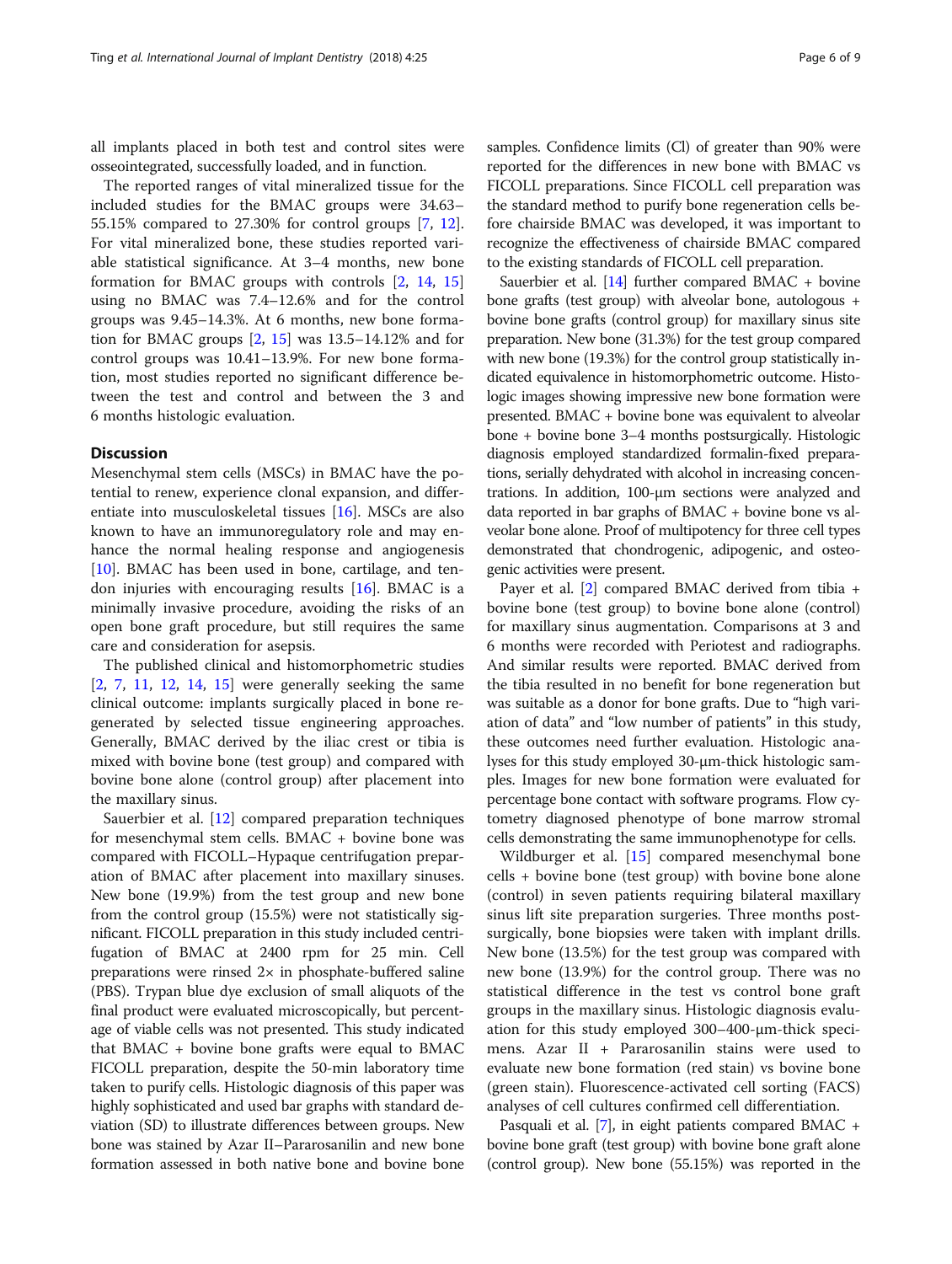test group compared with new bone (27.3%) in the control group based on histomorphometric analyses. This reported observation indicating statistically more new bone regeneration in the BMAC + bovine bone graft group compared with control bovine bone graft group needs further investigation. Histologic diagnosis for this paper used Masson's Trichrome stain. Histological assessment was divided into square-millimeter segments and new bone; vital vs non-vital vs non-mineralized bone was assessed by two independent examiners. Microscopically, square millimeters of new bone was reported as percentage of area. BMAC samples were consistently (eight patients) better than controls (bovine bone graft alone). However, subtle clinical or laboratory preparation techniques not described in the details of the "[Materials and methods](#page-1-0)" section may account for these improved results.

Finally, de Oliveira et al. [[12\]](#page-7-0) compared BMAC laboratory preparation techniques involving one or two centrifugations. The first test group was BMAC with single centrifugation + bovine bone graft. The second test group was BMAC with double centrifugation + bovine bone graft, perhaps resulting in greater purity. The control group was bovine bone graft alone. Six months postsurgically, biopsies were performed and the specimens submitted for histomorphometric analyses. New bone (38.4%) resulted with the single BMAC centrifugation. New bone (34.63%) resulted with the double BMAC centrifugation. The control group had 27.3% new bone. Therefore, although the single BMAC centrifugation resulted in the best histomorphometric outcome, it was not statistically significant. Histologic diagnosis employed biopsies decalcified by 10% EDTA for 36 h. Seven-micron sections were evaluated histologically for non-vital bone, vital bone, and non-mineralized bone. No histologic difference between single centrifugation of BMAC (38.44%) vs double centrifugation of BMAC (34.63%) was reported. Controls (bovine bone alone) resulted in 27.3% new bone formation.

It appears that BMAC offers no statistically significant advantage for regeneration of bone in the maxillary sinus for site preparation of dental implants. BMAC + bovine bone graft results in similar regeneration outcome measures histologically as alveolar bone alone at 3–4 months. Measured histomorphometrically MSCs treated by FICOLL–Hypaque centrifugation to consolidate osteogenic and osteoinductive cells afford no statistically significant advantage for bone regeneration compared to BMAC [\[11\]](#page-7-0).

The origin of BMAC whether from the iliac crest or proximal tibia appears not to impact histomorphometric improvements in bone regeneration cells, although data are quite limited in BMAC origins [[2\]](#page-7-0).

The method of laboratory preparation of BMAC whether single centrifugation or double centrifugation does not improve histomorphometric enhancement of bone regeneration potential inclusion of cells or new

bone [\[12](#page-7-0)]. Bovine bone graft materials alone appear to consistently result in bone regeneration in the maxillary sinus in preparation for dental implant site preparation enhancement of bone [[14\]](#page-8-0).

Further histomorphometric and clinical studies are needed with improved consistency of clinical methods and laboratory preparation of biopsy materials. The samples are evaluated microscopically. An evaluation of the samples in the published studies may produce different interpretations due to variance of thickness of specimens, 7-μm sections in the de Oliveiro paper  $[12]$ , 30-μm sections for the Payer paper [[2](#page-7-0)], and 300–400-μm sections for the Wildburger paper [\[15\]](#page-8-0). Standardized histologic protocols may reduce the imaging interpretation inconsistencies.

Also, stains for bone specimens are not congruent between studies. Azar II + Pararosanilin stains for bone formation determination was used by Wildburger et al. [[15\]](#page-8-0) and both Sauerbier et al. papers [[11,](#page-7-0) [14\]](#page-8-0). Masson's Trichrome stain, a more conventional histological laboratory stain, was used to assess bone formation in the Pasquali et al. paper [\[7\]](#page-7-0).

The maxillary sinus lateral wall surgical approaches for site preparation and bone regeneration were fairly standardized in all the papers evaluated. The time of 6 months wound healing is a consistent pattern of assessment and should be continued in future studies [[2](#page-7-0), [7](#page-7-0), [12](#page-7-0), [15\]](#page-8-0).

Although the variations of the materials and methods for BMAC preparation were discussed, this review was not aimed to compare materials and methods for BMAC preparation, but rather the end clinical result for new bone formation and implant survival. Although implant survival and new bone formation were not the only parameters to consider when evaluating sinus augmentation, these parameters were the only ones consistently evaluated and reported by the existing literature to date; thus, these parameters were the ones emphasized in this systematic review. However, it is important to realize that BMAC may be of significance for other aspects of wound healing during sinus augmentation like immediate post-operative pain or soft tissue healing. And parameters should be evaluated in future studies of BMAC use in maxillary sinus augmentation.

Collectively, the papers selected for this systematic review were well written and peer-reviewed by clinicians in private practice and academic professors. However, risk of bias cannot be avoided. Sauerbier et al. [\[14](#page-8-0)] used selective bar graphs for histological diagnoses. Bar graphs have the potential for bias when the  $x$  and  $y$  axes are skewed to favorable results. Payer et al. [[2\]](#page-7-0) compared bovine with tibia bone marrow aspirate plus bovine bone. Their data show high variation of data and low numbers of patients. The result of no benefit to tibia bone marrow aspirate may be biased by the low numbers of patients. Histologically, Payer et al. [[2\]](#page-7-0) used 30-μm sections showing images of new bone reported as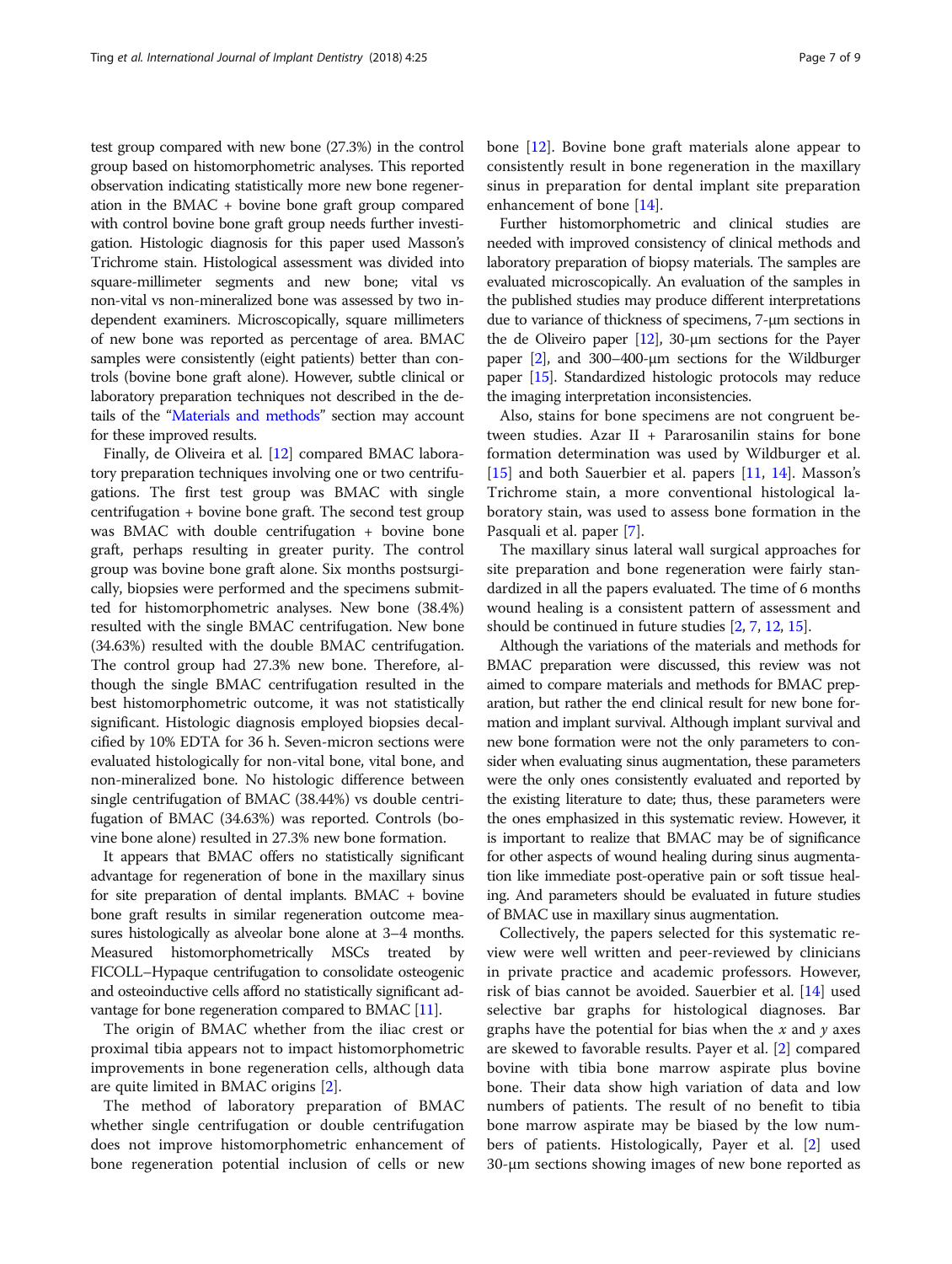<span id="page-7-0"></span>percentage of bone contact. The varying thickness of micron sections in histological preparation could influence bone contact data and percentage of new bone formation, even though the flow cytometry used to diagnose phenotypes of bone marrow stromal cells is very innovative and highly accurate. Furthermore, to reduce risk of bias, dual examiners to standardize histologic interpretation should be utilized in clinical studies of this type.

In addition, the parameters to evaluate new bone formation were variable. New bone formation and percentage of vital bone are different methods to measure bone formation, and the data from different methods could not be combined or analyzed together. Furthermore, the BMAC evaluated in test groups were prepared differently and were harvested from different sources (tibia or iliac). The control groups with no BMAC were also slightly different and included different graft materials. Thus, the heterogeneity of the data prevents any meaningful data analysis.

# Conclusions

Within the limits of this systematic review, the chairside method to harvest BMAC is a viable option for maxillary sinus augmentation for implant site development. The implant survival of the BMAC group was similar to the laboratory FICOLL concentration of BMAC group, without the additional cost and time of laboratory cell isolation techniques. Single or double centrifugation of BMAC does not appear to be a factor for new bone formation. The iliac crest or tibia origins for BMAC do not appear to be a factor for implant survival or bone formation. The use of BMAC can induce new bone formation comparable to control sites with no BMAC. However, the increase in new bone formation using chairside-harvested BMAC compared to controls with no BMAC is not predictably more significant across studies. In a clinical situation, new bone formation and regeneration in the maxillary sinus is not necessarily contingent on the presence of BMAC. And future studies should be directed at standardizing cell preparation methods and stains, as well as other parameters involved in wound healing of the maxillary sinus.

#### Abbreviations

BMAC: Bone marrow aspirate concentrate; CI: Confidence limits; EDTA: Ethylenediaminetetraacetic acid; FICOLL: Technique involving bone marrow-derived mononuclear cell isolation by synthetic polysaccharide; MNCs: Mononuclear cells; MSCs: Mesenchymal stem cells; OHAT: Office of Health Assessment and Translation; SD: Standard deviation

#### Availability of data and materials

All the data generated during this systematic review were included in this manuscript.

#### Authors' contributions

MT was involved in the formulation of the focus question, the determination of inclusion and exclusion criteria, the study selection, the data extraction and verification, the writing of the manuscript, interpreting the results, and formulating the conclusion. PA and AA were involved in the literature search, the study selection, the data extraction, and the writing of the manuscript. SMB was involved

in the determination of the inclusion and exclusion criteria, the study selection, and interpreting the results. JBS was involved in the writing of the manuscript, interpreting the results, the data verification, and formulating the introduction, discussion, and conclusion. All authors read and approved the final manuscript.

#### Ethics approval and consent to participate

This is a systematic review of published data; no patients were involved in the conduct of this review.

#### Competing interests

Miriam Ting, Philip Afshar, Arik Adhami, Stanton M. Braid, and Jon B. Suzuki declare that they have no competing interests.

#### Publisher's Note

Springer Nature remains neutral with regard to jurisdictional claims in published maps and institutional affiliations.

#### Author details

<sup>1</sup> Private practice in Periodontology, and Think Dental Learning Institute Paoli, PA 19301, USA. <sup>2</sup> Temple University Kornberg School of Dentistry, 3223 North Broad Street, Philadelphia, PA 19140, USA. <sup>3</sup>Division of Oral and Maxillofacial Surgery, Department of Oral Medicine, Pathology and Surgery, Temple University Kornberg School of Dentistry, 3223 North Broad Street, Philadelphia, PA 19140, USA. <sup>4</sup>Department of Microbiology and Immunology Temple University (Medicine), 3223 North Broad Street, Philadelphia, PA 19140, USA. <sup>5</sup>Department of Periodontology and Oral Implantology, Temple University (Dentistry), 3223 North Broad Street, Philadelphia, PA 19140, USA.

#### Received: 20 February 2018 Accepted: 21 May 2018 Published online: 03 September 2018

#### References

- 1. Tatum H Jr. Maxillary and sinus implant reconstructions. Dent Clin N Am. 1986;30(2):207–29.
- 2. Payer M, Lohberger B, Strunk D, Reich KM, Acham S, Jakse N. Effects of directly autotransplanted tibial bone marrow aspirates on bone regeneration and osseointegration of dental implants. Clin Oral Implants Res. 2014;25(4):468–74.
- 3. Chaushu G, Vered M, Mardinger O, Nissan J. Histomorphometric analysis after maxillary sinus floor augmentation using cancellous bone-block allograft. J Periodontol. 2010;81(8):1147–52.
- 4. Boyne PJ, James RA. Grafting of the maxillary sinus floor with autogenous marrow and bone. J Oral Surg. 1980;38(8):613–6.
- 5. Prolo DJ, Rodrigo JJ. Contemporary bone graft physiology and surgery. Clin Orthop Relat Res. 1985;200:322–42.
- 6. Jensen SS, Terheyden H. Bone augmentation procedures in localized defects in the alveolar ridge: clinical results with different bone grafts and bonesubstitute materials. Int J Oral Maxillofac Implants. 2009;24(Suppl):218–36.
- 7. Pasquali PJ, Teixeira ML, de Oliveira TA, de Macedo LG, Aloise AC, Pelegrine AA. Maxillary sinus augmentation combining Bio-Oss with the bone marrow aspirate concentrate: a histomorphometric study in humans. Int J Biomater. 2015;2015:121286.
- 8. Kale S, Long MW. Osteopoiesis: the early development of bone cells. Crit Rev Eukaryot Gene Expr. 2000;10(3–4):259–71.
- 9. Yamamoto N, Furuya K, Hanada K. Progressive development of the osteoblast phenotype during differentiation of osteoprogenitor cells derived from fetal rat calvaria: model for in vitro bone formation. Biol Pharm Bull. 2002;25(4):509–15.
- 10. Kaigler D, Krebsbach PH, Polverini PJ, Mooney DJ. Role of vascular endothelial growth factor in bone marrow stromal cell modulation of endothelial cells. Tissue Eng. 2003;9(1):95–103.
- 11. Sauerbier S, Stricker A, Kuschnierz J, Buhler F, Oshima T, Xavier SP, et al. In vivo comparison of hard tissue regeneration with human mesenchymal stem cells processed with either the FICOLL method or the BMAC method. Tissue Eng Part C Methods. 2010;16(2):215–23.
- 12. de Oliveira TA, Aloise AC, Orosz JE, de Mello EOR, de Carvalho P, Pelegrine AA. Double centrifugation versus single centrifugation of bone marrow aspirate concentrate in sinus floor elevation: a pilot study. Int J Oral Maxillofac Implants. 2016;31(1):216–22.
- 13. Rooney AA, Boyles AL, Wolfe MS, Bucher JR, Thayer KA. Systematic review and evidence integration for literature-based environmental health science assessments. Environ Health Perspect. 2014;122(7):711–8.